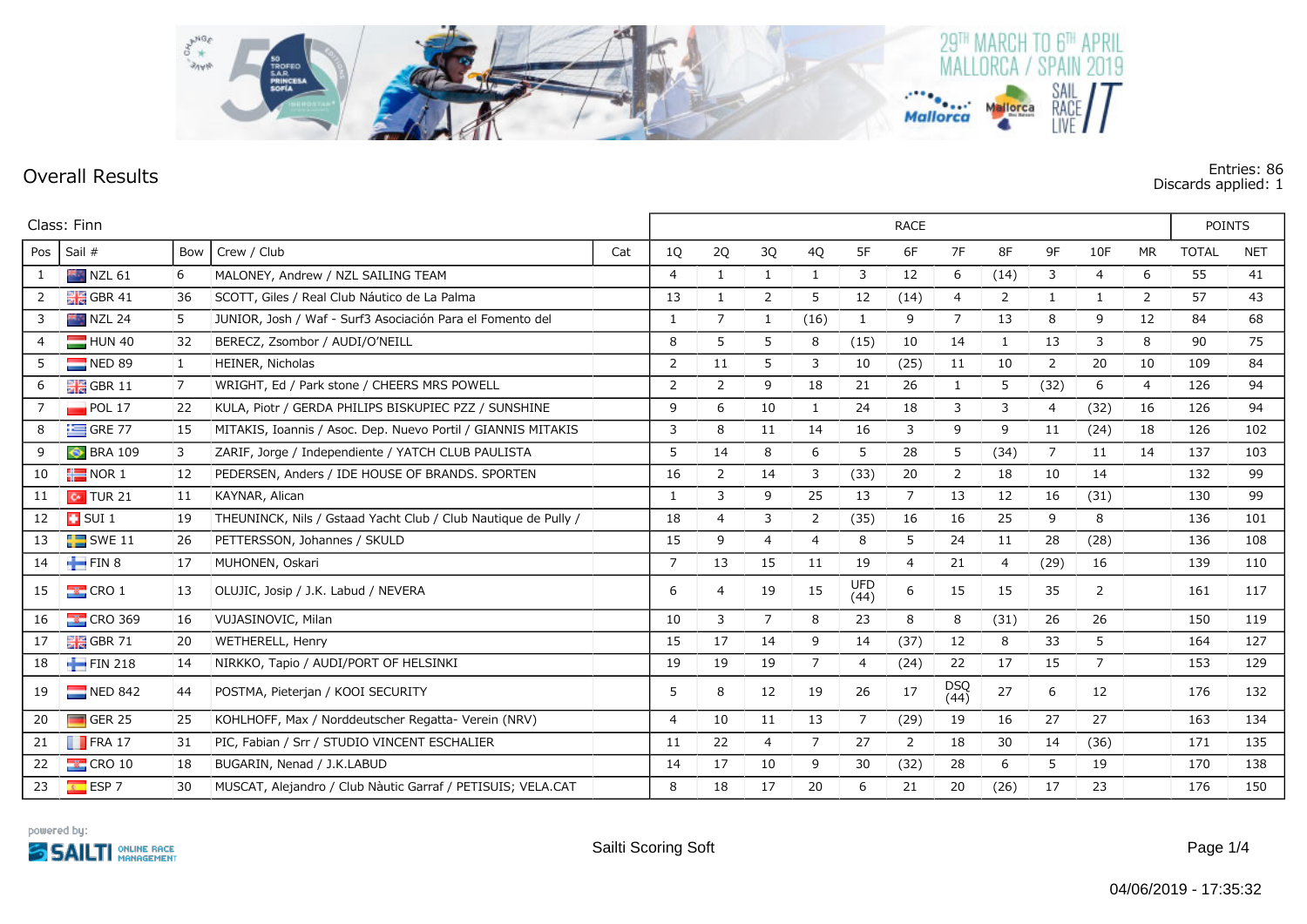| 24 | ESP <sub>26</sub>      | 28             | CARDONA, Joan / RCN Palma                                   | 9              | 6                  | $\overline{7}$ | 11             | (39)           | 31           | 25                 | 22                 | 12               | 30                 | 192 | 153 |
|----|------------------------|----------------|-------------------------------------------------------------|----------------|--------------------|----------------|----------------|----------------|--------------|--------------------|--------------------|------------------|--------------------|-----|-----|
| 25 | $\blacksquare$ FRA 112 | $\overline{4}$ | LOBERT, Jonathan / SRR / AGACHA                             | 24             | DSQ<br>(44)        | 15             | 15             | $\overline{2}$ | 11           | 23                 | 23                 | 20               | 21                 | 198 | 154 |
| 26 | $SWE$ SWE 33           | 2              | SALMINEN, Max / GKSS / ATLANTICA/MODERNA                    | 6              | 20                 | 23             | 12             | (34)           | 27           | 10                 | 29                 | 19               | 10                 | 190 | 156 |
| 27 | $\Box$ GER 259         | 24             | KASUESKE, Phillip / A                                       | $\mathbf{3}$   | 9                  | 18             | 5              | 11             | (34)         | 31                 | 20                 | 31               | 29                 | 191 | 157 |
| 28 | $CZE$ 5                | 10             | TEPLY, Ondrej / Jachtklub Brno / DEVOTI SAILING             | 10             | 13                 | 16             | 21             | 18             | 22           | (27)               | 24                 | 21               | 13                 | 185 | 158 |
| 29 | $\Box$ DEN 24          | 35             | HOEJEN CHRISTIANSEN, André / SNV / P.CHRISTENSEN            | 12             | 5                  | 13             | $\overline{4}$ | 36             | 13           | 17                 | 37                 | (37)             | 25                 | 199 | 162 |
| 30 | USA 6                  | 27             | PAINE, Caleb / WILCOX                                       | 17             | 21                 | 3              | 13             | 32             | 19           | (36)               | 21                 | 23               | 15                 | 200 | 164 |
| 31 | AUS <sub>1</sub>       | 8              | LILLEY, Jake / RQYS / 100                                   | 14             | 24                 | 20             | 17             | 38             | 15           | <b>BFD</b><br>(44) | $\overline{7}$     | 24               | 17                 | 220 | 176 |
| 32 | $\blacksquare$ FRA 93  | 51             | DEVINEAU, Antoine / TRANSMER ASSURANCES / SNO NANTES        | 16             | 15                 | $\overline{2}$ | UFD<br>(44)    | 9              | 30           | 26                 | 32                 | 22               | 33                 | 229 | 185 |
| 33 | $\blacksquare$ IRL 22  | 54             | LYDEN, Fionn                                                | 17             | 12                 | 28             | 21             | 28             | 23           | 30                 | 19                 | 18               | (34)               | 230 | 196 |
| 34 | $\blacksquare$ ARG 48  | 23             | OLEZZA, Facu / OLIVIA                                       | $\overline{7}$ | $\overline{7}$     | 6              | $\overline{2}$ | (20)           | $\mathbf{1}$ | <b>DNE</b><br>44   | <b>DNE</b><br>44   | <b>DNE</b><br>44 | <b>DNE</b><br>44   | 219 | 199 |
| 35 | RUS <sub>6</sub>       | 39             | KISTANOV, Arkadiy / CSKA, Khlebnikovo                       | 28             | 10                 | 17             | 23             | 22             | (35)         | 33                 | 33                 | 30               | 22                 | 253 | 218 |
| 36 | $\bullet$ CAN 2        | 42             | MARTIN, Kyle / Royal Vancouver Yacht Club                   | 25             | 23                 | 12             | 6              | (42)           | 36           | 29                 | 38                 | 25               | 35                 | 271 | 229 |
| 37 | $\blacksquare$ CAN 18  | 9              | RAMSHAW, Tom / Royal Canadian Yacht Club & Stony Lake       | 12             | 16                 | 31             | 29             | (37)           | 33           | 35                 | 28                 | 34               | 18                 | 273 | 236 |
| 38 | $RUS$ 73               | 41             | KRUTSKIKH, Vladimir Krutskikh / FANTASTICA                  | 18             | 29                 | 20             | 10             | 17             | (41)         | 32                 | 36                 | 38               | 38                 | 279 | 238 |
| 39 | $E = ESP 57$           | 43             | GOROSTEGUI ARCE, Victor / Real Club Marítimo de Santander / | 20             | 11                 | 27             | 18             | 40             | 38           | 37                 | <b>DNC</b><br>(44) | 36               | 39                 | 310 | 266 |
| 40 | $\blacksquare$ FRA 75  | 59             | HAY, Laurent / SRR / HL & PARTNERS                          | 26             | 25                 | 8              | 14             | (41)           | 39           | 38                 | 39                 | 39               | 40                 | 309 | 268 |
| 41 | $\frac{1}{200}$ GBR 81 | 57             | SKULCZUK, James                                             | 11             | 18                 | 27             | 36             | 31             | (42)         | 34                 | 35                 | 40               | 37                 | 311 | 269 |
| 42 | $\blacksquare$ POL 52  | 64             | STROMSKI, Krzysztof / YC REWA / DECATHLON                   | 34             | 26                 | 6              | 10             | 25             | 43           | 40                 | <b>DNC</b><br>44   | <b>DNC</b><br>44 | <b>DNC</b><br>(44) | 316 | 272 |
| 43 | FRA 9                  | 33             | BOISARD, Guillaume / Club Nautique de Sainte-Maxime         | 22             | 14                 | 22             | 20             | 29             | 40           | 39                 | <b>DNC</b><br>44   | <b>DNC</b><br>44 | <b>DNC</b><br>(44) | 318 | 274 |
| 44 | $\equiv$ USA 91        | 21             | MULLER, Luke / St. Francis YC / THE CAT'S PAJAMAS           | 25             | (27)               | 21             | 12             | 5              | $\mathbf{1}$ | 5                  | 18                 | 2                | 5                  | 121 | 94  |
| 45 | <b>P</b> CHN 6         | 65             | SHEN, Luwen                                                 | 20             | 25                 | (43)           | 25             | 10             | 15           | $\mathbf{1}$       | $\overline{4}$     | 9                | $\overline{2}$     | 154 | 111 |
| 46 | $E$ ESP 17             | 29             | GUITIAN SARRIA, Pablo / Centro Náutico Elcano /             | 23             | 23                 | 22             | (24)           | 23             | 8            | $\overline{2}$     | $\overline{2}$     | $\mathbf{1}$     | 11                 | 139 | 115 |
| 47 | UKR <sub>4</sub>       | 45             | HUSENKO, Andrii / OSHVSM                                    | 21             | (26)               | 24             | 16             | 11             | 21           | $\overline{7}$     | 6                  | 6                | 6                  | 144 | 118 |
| 48 | $\sim$ TUR 35          | 48             | AKDURAK, Can / Turkish Sailing Federation                   | (29)           | 20                 | 18             | 22             | 3              | 3            | 14                 | 9                  | 12               | 19                 | 149 | 120 |
| 49 | $\frac{1}{26}$ GBR 38  | 50             | DIXON, Callum / Docklands Sailing & Watersports Centre      | 21             | 24                 | 32             | (37)           | $\overline{4}$ | 4            | 9                  | 12                 | 14               | 1                  | 158 | 121 |
| 50 | $\blacksquare$ IRL 9   | 37             | MCCLELLAND, Oisin                                           | (32)           | 19                 | 25             | 27             | 12             | 25           | 6                  | 1                  | $\overline{4}$   | 3                  | 154 | 122 |
| 51 | AUS <sub>32</sub>      | 34             | CALVERT, Jock / STRAPPA                                     | 24             | 30                 | 28             | (35)           | $\mathbf{1}$   | 19           | 3                  | 3                  | 8                | 8                  | 159 | 124 |
| 52 | $\blacksquare$ ITA 71  | 66             | COLANINNO, Federico / YACHT CLUB GAETA E.V.S. / JUST A      | 19             | 22                 | 25             | (30)           | $\overline{2}$ | 17           | 20                 | 15                 | 5                | 9                  | 164 | 134 |
| 53 | $\blacksquare$ AUS 41  | 40             | BRAKE, Lewis / UNICORN                                      | 31             | <b>STP</b><br>(38) | 36             | 32             | 14             | 2            | 11                 | 5                  | 3                | $\overline{4}$     | 176 | 138 |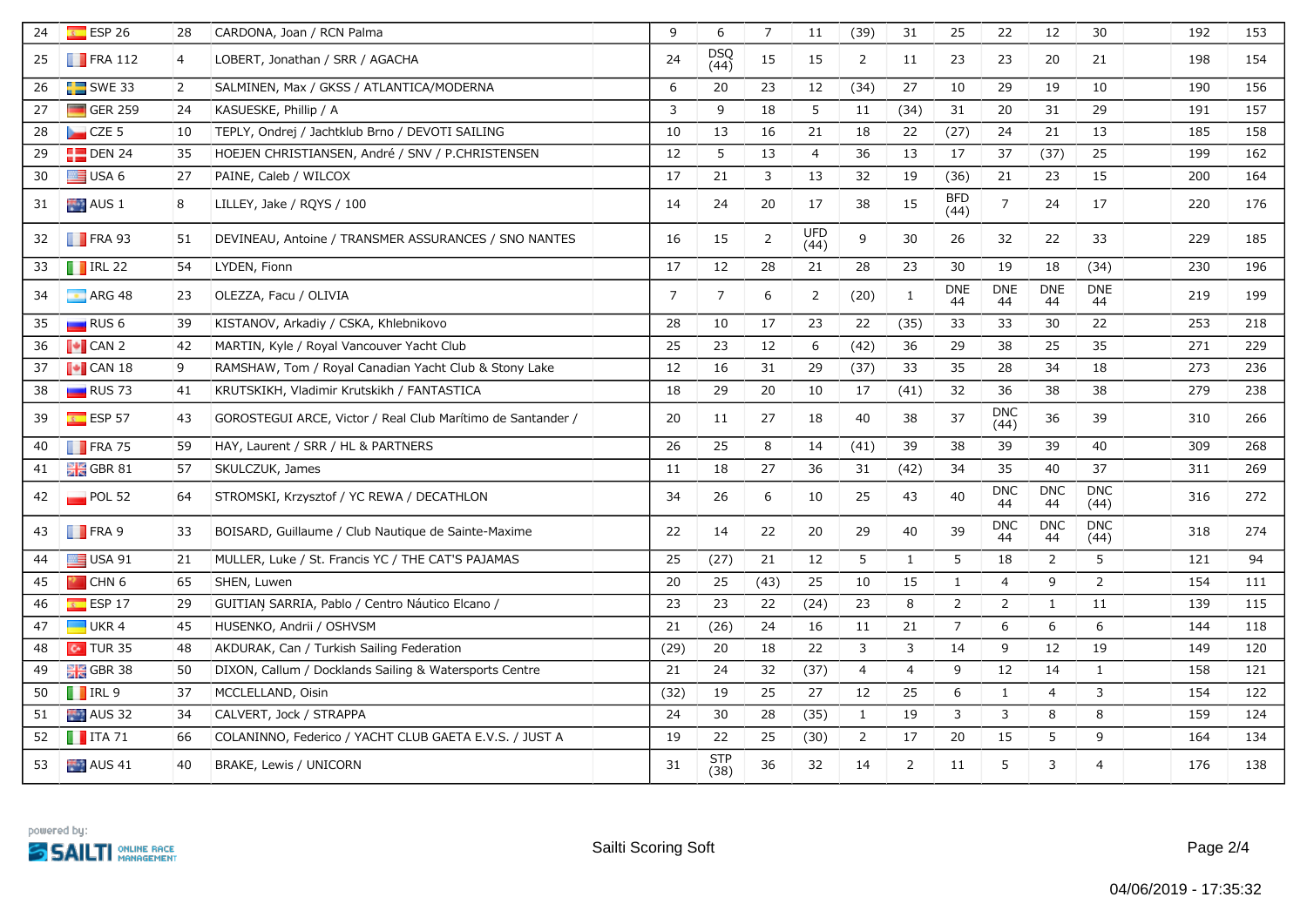| 54 | $\Box$ GER 595          | 38 | GORGELS, Simon / LADY                                    | 22                 | 16                 | 21               | 27                 | 6                  | 13                 | 8  | $\,8\,$            | <b>BFD</b><br>(44) | 17                 | 182 | 138 |
|----|-------------------------|----|----------------------------------------------------------|--------------------|--------------------|------------------|--------------------|--------------------|--------------------|----|--------------------|--------------------|--------------------|-----|-----|
| 55 | $\Box$ UKR 573          | 69 | PACHES, Georgii                                          | <b>UFD</b><br>(44) | 21                 | 16               | 23                 | 8                  | 10                 | 23 | 17                 | 13                 | 18                 | 193 | 149 |
| 56 | $\bullet$ CHN 1         | 47 | CHEN, He                                                 | 23                 | 28                 | 24               | 19                 | 9                  | 26                 | 12 | <b>BFD</b><br>(44) | $\overline{7}$     | $\overline{7}$     | 199 | 155 |
| 57 | $\blacksquare$ FRA 111  | 56 | LEBRUN, Valerian / Snt                                   | 13                 | 37                 | 33               | 17                 | <b>RET</b><br>(44) | 20                 | 4  | 13                 | 11                 | 10                 | 202 | 158 |
| 58 | $\Box$ RUS 14           | 60 | IATSUN, Mikhail                                          | 27                 | 12                 | 26               | (32)               | 24                 | 5                  | 19 | 16                 | 16                 | 14                 | 191 | 159 |
| 59 | $\Box$ CZE 1            | 53 | MAIER, Michael / JMJ / MMS                               | 27                 | 33                 | 26               | 22                 | 13                 | 6                  | 10 | $\overline{7}$     | 27                 | <b>DNC</b><br>(44) | 215 | 171 |
| 60 | AUS 91                  | 55 | GILHAM, Lachlan / Fremantle Sailing Club / QOUKKA        | 31                 | 27                 | 30               | (34)               | 19                 | 14                 | 15 | 10                 | 19                 | 12                 | 211 | 177 |
| 61 | $\blacksquare$ EST 1    | 49 | TAVETER, Taavi Valter                                    | 26                 | (40)               | 35               | 33                 | 20                 | 24                 | 13 | 11                 | 15                 | 16                 | 233 | 193 |
| 62 | $\approx$ VEN 17        | 73 | LAGE, Andres / Club Náutico Álava / ALAVA SAILING - ZHIK | 33                 | (38)               | 35               | 29                 | 15                 | 9                  | 26 | 22                 | 20                 | 23                 | 250 | 212 |
| 63 | $E = ESP 117$           | 58 | ORDONEZ SANCHEZ, Carlos / Club Vela Blanes / VELA.CAT    | (38)               | 31                 | 31               | 31                 | 17                 | 12                 | 27 | 31                 | 18                 | 21                 | 257 | 219 |
| 64 | $\blacksquare$ AUT 1    | 70 | SPITZAUER, Moritz / CANDIDATE SAILING TEAM               | 36                 | 32                 | (37)             | 35                 | 26                 | 11                 | 18 | 21                 | 17                 | 24                 | 257 | 220 |
| 65 | FIN 118                 | 63 | MOISIO, Waltteri                                         | (39)               | 35                 | 36               | 26                 | 18                 | $\overline{7}$     | 24 | 30                 | 23                 | 26                 | 264 | 225 |
| 66 | $\bullet$ JPN 7         | 67 | NISHIO, Yuki / Wakayama Medical University / BIGMUL      | 32                 | 31                 | (37)             | 28                 | 27                 | 28                 | 17 | 19                 | 22                 | 22                 | 263 | 226 |
| 67 | <b>Fo</b> BER 9         | 46 | EVANS, Rockal / ROCKAL                                   | 30                 | 32                 | 39               | 28                 | 31                 | <b>DNC</b><br>(44) | 16 | 14                 | 25                 | 13                 | 272 | 228 |
| 68 | $\Box$ USA 1            | 76 | ANDERSON, Eric / YCYC / $N = 1$                          | 33                 | 29                 | 13               | <b>UFD</b><br>(44) | $\overline{7}$     | 33                 | 25 | 24                 | 26                 | <b>DNE</b><br>44   | 278 | 234 |
| 69 | $\blacksquare$ ITA 1071 | 78 | IOVENITTI, Matteo / CIRCOLO CANOTTIERI ANIENE            | 35                 | 28                 | <b>DNE</b><br>44 | (38)               | 22                 | 18                 | 37 | 29                 | 10                 | 15                 | 276 | 238 |
| 70 | $\parallel$ + HKG 8     | 61 | DAGGE, James / Royal Hong Kong Yacht Club                | 30                 | 34                 | 34               | 33                 | UFD<br>(44)        | 30                 | 22 | 20                 | 24                 | 20                 | 291 | 247 |
| 71 | $NED$ 29                | 84 | DE WAAL, Bas / HWH                                       | 41                 | 36                 | 30               | 26                 | <b>UFD</b><br>(44) | 16                 | 28 | 23                 | 30                 | 25                 | 299 | 255 |
| 72 | $\Box$ GER 723          | 81 | THIERSE, Nicolas                                         | 28                 | 15                 | 29               | 30                 | 21                 | <b>RET</b><br>44   | 34 | 28                 | 28                 | <b>DNC</b><br>(44) | 301 | 257 |
| 73 | $\blacksquare$ FRA 99   | 68 | ALLAIN DES BEAUVAIS, Marc / SNO Nantes / TRANSMER        | 29                 | 34                 | 23               | 34                 | (37)               | 34                 | 29 | 34                 | 33                 | 31                 | 318 | 281 |
| 74 | $\bullet$ JPN 6         | 62 | KOKUMAI, Hajime / EYEVOL                                 | 40                 | 30                 | (41)             | 36                 | 30                 | 35                 | 21 | 25                 | 36                 | 29                 | 323 | 282 |
| 75 | <b>R</b> ESP 757        | 89 | TEROL, David / Club Marítim Torredembarra                | 34                 | 35                 | 34               | 24                 | DSQ<br>(44)        | 22                 | 39 | 26                 | 37                 | 32                 | 327 | 283 |
| 76 | $\blacksquare$ GER 332  | 85 | HEUWINKEL, Nick                                          | 37                 | 43                 | 33               | 41                 | 16                 | 31                 | 30 | <b>DNC</b><br>(44) | 29                 | 27                 | 331 | 287 |
| 77 | $\Box$ UKR 69           | 80 | MALIUTA, Sergii / ORYC                                   | 36                 | <b>STP</b><br>(41) | 38               | 38                 | 25                 | 38                 | 33 | 27                 | 32                 | 28                 | 336 | 295 |
| 78 | $E$ ESP 888             | 71 | LLORET PEREZ, Andres Ivan / Club Náutico Campello /      | 35                 | 38                 | 32               | <b>UFD</b><br>(44) | UFD<br>44          | 36                 | 32 | 32                 | 21                 | 30                 | 344 | 300 |
| 79 | $\bullet$ BRA 32        | 79 | LODOVICI, Pedro / YACHT CLUBE PAULISTA-ESCOLA DE VELA    | (38)               | 36                 | 29               | <b>DNE</b><br>44   | 29                 | 27                 | 31 | 33                 | <b>DNE</b><br>44   | 33                 | 344 | 306 |